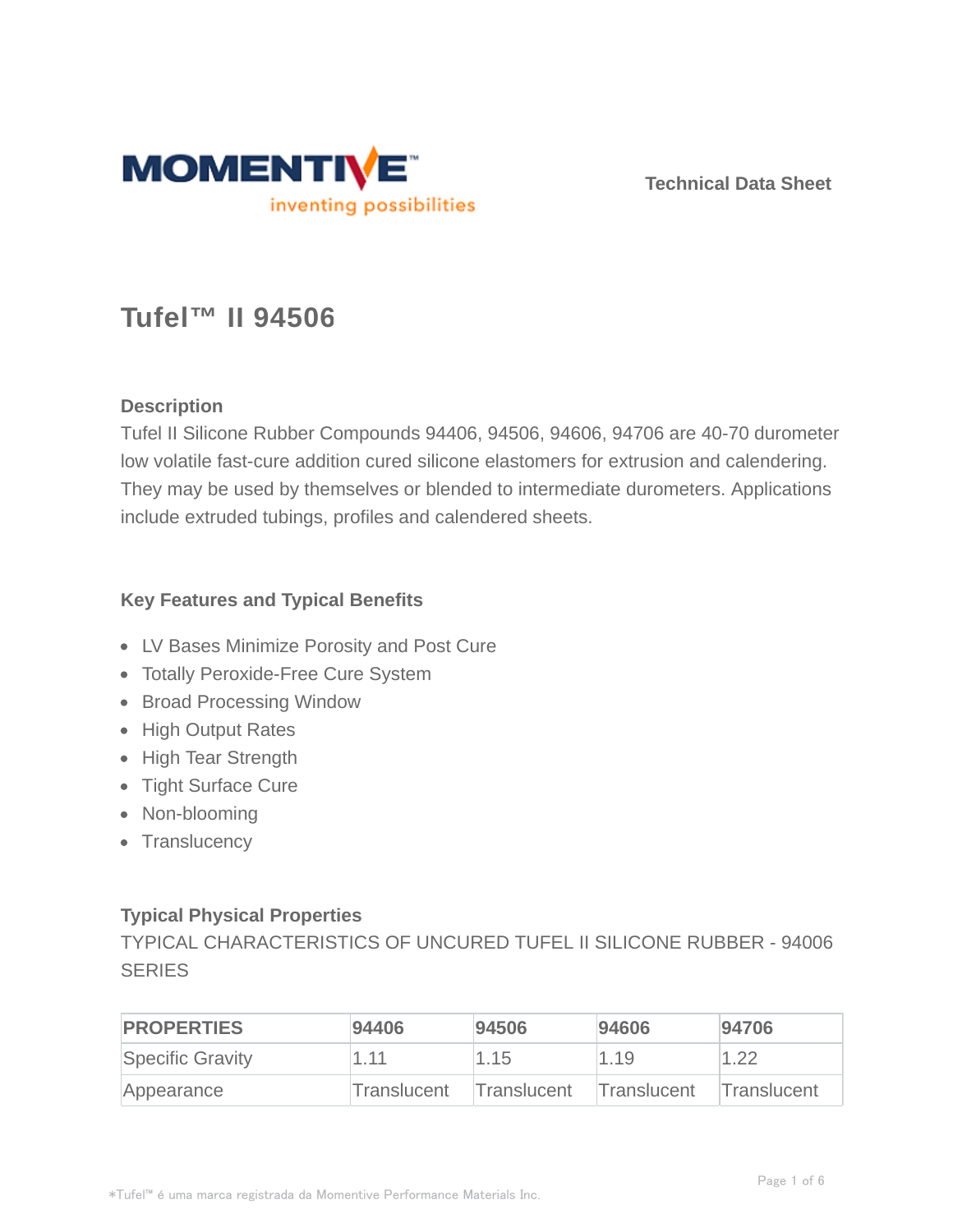| <b>Polymer Classification</b> | <b>VMQ</b> | <b>VMQ</b> | VMQ | <b>VMQ</b> |
|-------------------------------|------------|------------|-----|------------|
| $(ASTM D-1418)$               |            |            |     |            |

# TYPICAL RHEOLOGICAL PROFILE - MONSANTO ODR WITH 3° ARC @ 150°C (300°F)

| Minimum Viscosity          | $1-6$       | l3-7          | $3-8$         | $3 - 9$     |
|----------------------------|-------------|---------------|---------------|-------------|
| T1, Minutes                | $0.1 - 0.4$ | $ 0.1 - 0.4 $ | $[0.1 - 0.3]$ | $0.1 - 0.4$ |
| $ 7$ Min. Torque (lb./in.) | $ 33 - 48 $ | $34 - 53$     | $ 45 - 60 $   | 45-60       |

# TYPICAL PHYSICAL PROPERTIES OF TUFEL II SILICONE RUBBER - 94006 **SERIES**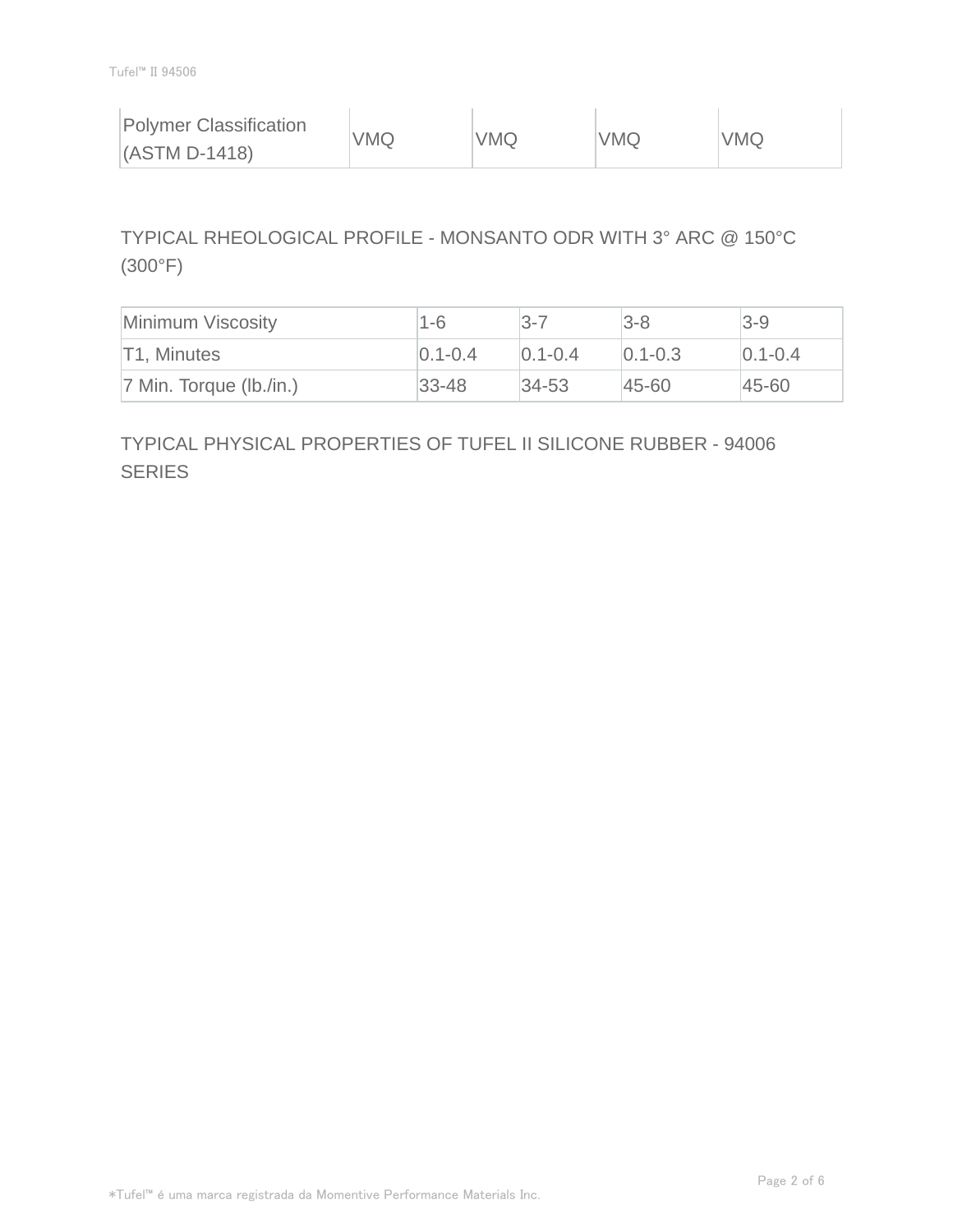| <b>ASTM</b><br><b>METHOD</b> | PRESS CURE - 10 MINUTES @ 177°C<br>$(350^{\circ}F)$ |      | 94406 94506 94606 94706 |      |      |
|------------------------------|-----------------------------------------------------|------|-------------------------|------|------|
| $D-2240$                     | Hardness, Durometer A                               | 39   | 48                      | 56   | 71   |
| $D-412$                      | Tensile Strength, psi                               | 1300 | 1348                    | 1230 | 1320 |
|                              | <b>MPa</b>                                          | 9.0  | 9.2                     | 8.5  | 9.1  |
| $D-412$                      | Elongation, %                                       | 900  | 900                     | 740  | 630  |
| $D-624$                      | Tear Resistance, Die B, ppi                         | 225  | 250                     | 240  | 320  |
|                              | KN/M                                                | 39   | 44                      | 42   | 56   |
| $D-412$                      | Tensile Modulus @ 100% psi                          | 140  | 190                     | 245  | 500  |
|                              | <b>MPa</b>                                          | 1.0  | 1.3                     | 1.7  | 3.4  |
|                              | <b>POST CURE 2 HOURS</b><br>@ 177°C (350°F)         |      |                         |      |      |
| $D-2240$                     | Hardness, Durometer A                               | 43   | 53                      | 61   | 73   |
| $D-412$                      | Tensile Strength, psi                               | 1350 | 1400                    | 1250 | 1350 |
|                              | <b>MPa</b>                                          | 9.3  | 9.7                     | 8.6  | 9.3  |
| $D-412$                      | Elongation, %                                       | 800  | 850                     | 680  | 600  |
| $D-624$                      | Tear Resistance, Die B, ppi                         | 235  | 270                     | 270  | 330  |
|                              | KN/M                                                | 41   | 47                      | 47   | 58   |
| $D-412$                      | Tensile Modulus @<br>100% psi                       | 170  | 225                     | 300  | 530  |
|                              | <b>MPa</b>                                          | 1.2  | 1.6                     | 2.1  | 3.7  |
| D-395                        | Compression Set, %<br>22 hrs. @ 150°C (300°F)       | 20   | 20                      | 20   | 20   |

### **Regulatory Compliance**

- A representative sample of an analogous product to Tufel ll 94506 met the requirements of USP Class VI and ISO 10993 under Good Laboratory Practices (GLP).
- Listed as UL 94 HB (File No. E205753)
- The ingredients are listed in the BfR recommendation XV "Silicones" (1)
- Compositionally compliant with 21 CFR 177.2600 Rubber articles intended for repeated use $(2)$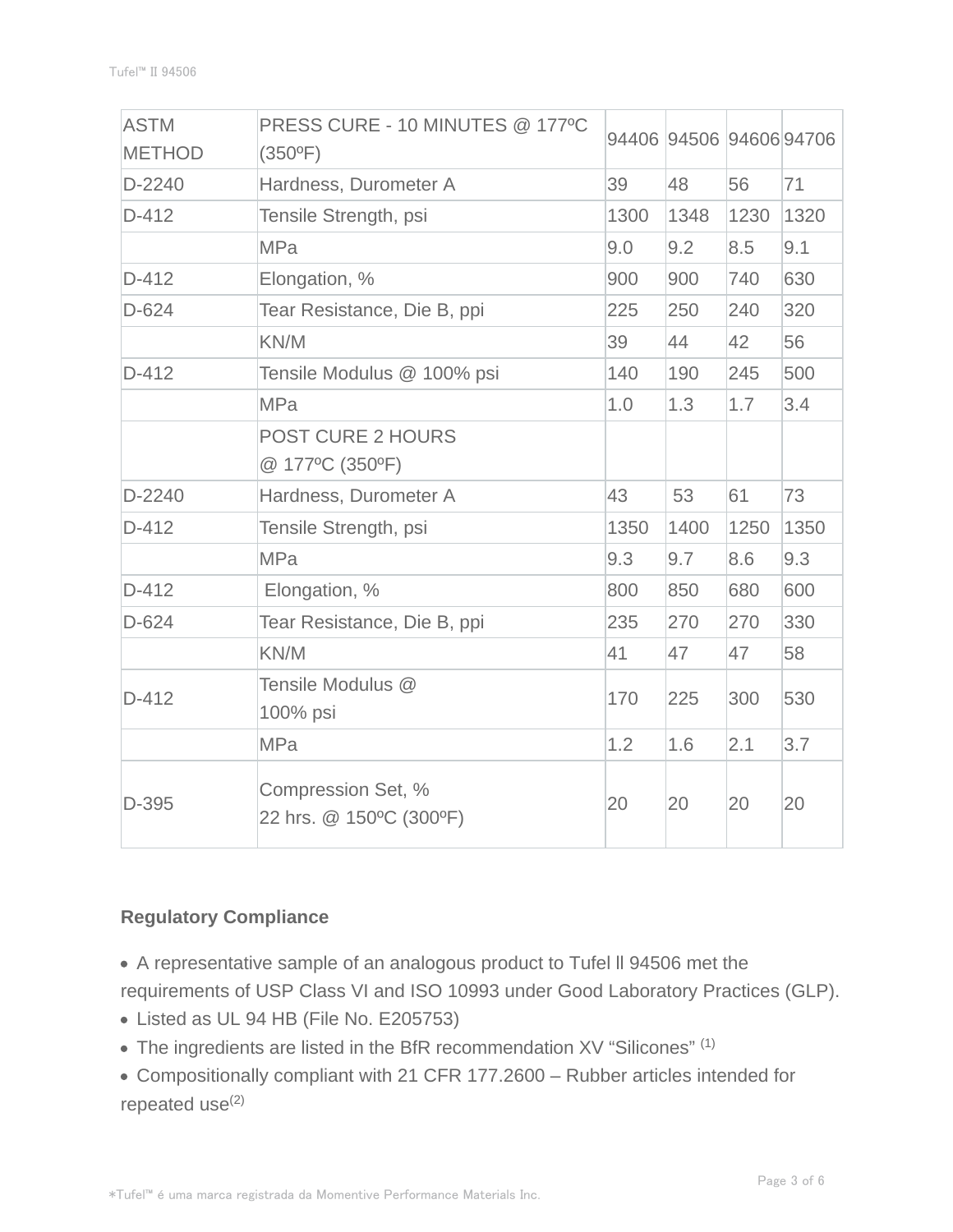(1) Producer of the final article needs to test and confirm that the final product meets the extraction limits of BfR XV or corresponding EU legislation.

(2) It is the responsibility of the user to determine that the final product complies with the extractive limitations and other requirements of 21 CFR 177.2600, under their specific manufacturing procedures

#### **Patent Status**

Nothing contained herein shall be construed to imply the nonexistence of any relevant patents or to constitute the permission, inducement or recommendation to practice any invention covered by any patent, without authority from the owner of the patent.

### **Product Safety, Handling and Storage**

Customers should review the latest Safety Data Sheet (SDS) and label for product safety information, safe handling instructions, personal protective equipment if necessary, emergency service contact information, and any special storage conditions required for safety. Momentive Performance Materials (MPM) maintains an aroundthe-clock emergency service for its products. SDS are available at www.momentive.com or, upon request, from any MPM representative. For product storage and handling procedures to maintain the product quality within our stated specifications, please review Certificates of Analysis, which are available in the Order Center. Use of other materials in conjunction with MPM products (for example, primers) may require additional precautions. Please review and follow the safety information provided by the manufacturer of such other materials.

#### **Limitations**

Customers must evaluate Momentive Performance Materials products and make their own determination as to fitness of use in their particular applications.

**Contact Information** Email commercial.services@momentive.com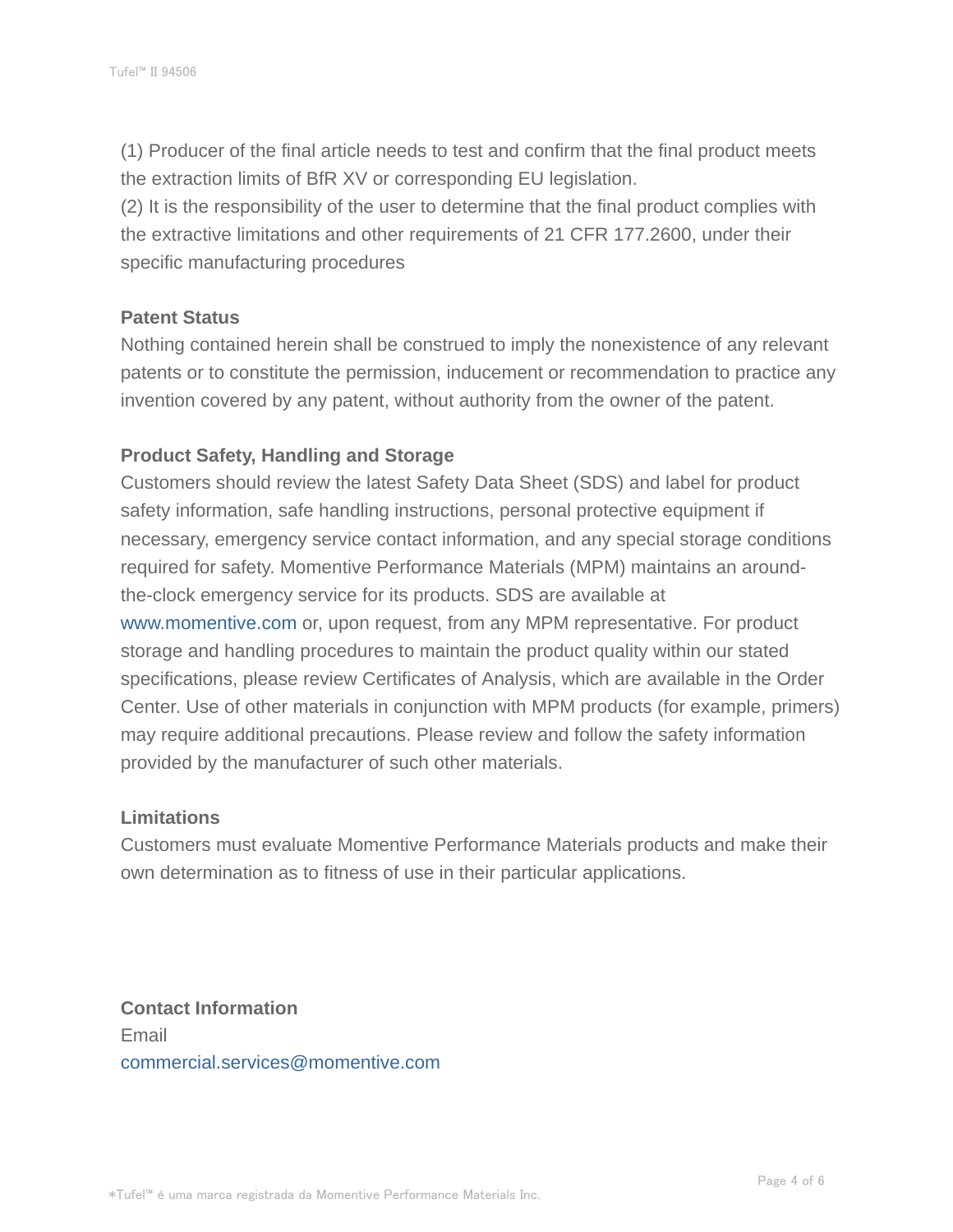| <b>Telephone</b> |                      |                              |                     |
|------------------|----------------------|------------------------------|---------------------|
| <b>Americas</b>  | <b>Latin America</b> | <b>EMEAI- Europe, Middle</b> | <b>ASIA PACIFIC</b> |
|                  |                      | East, Africa & India         |                     |
| +1 800 295 2392  | <b>Brazil</b>        | <b>Europe</b>                | <b>China</b>        |
| Toll free*       | +55 11 4534 9650     | +390510924300                | 800 820 0202        |
| +704 805 6946    | <b>Direct Number</b> | Direct number                | Toll free           |
| Direct Number    |                      |                              | +86 21 3860 4892    |
|                  |                      |                              | Direct number       |
| *All American    | <b>Mexico</b>        | India, Middle East &         | Japan               |
| countries        | +52 55 2169 7670     | <b>Africa</b>                | +81 3 5544 3111     |
|                  | <b>Direct Number</b> | + 91 44 71212207             | Direct number       |
|                  |                      | Direct number*               |                     |
|                  |                      | *All Middle Eastern          | <b>Korea</b>        |
|                  |                      | countries, Africa, India,    | +82 2 6201 4600     |
|                  |                      |                              |                     |

For literature and technical assistance, visit our website at: www.momentive.com

#### **DISCLAIMER:**

**THE MATERIALS, PRODUCTS AND SERVICES OF MOMENTIVE PERFORMANCE MATERIALS INC. AND ITS SUBSIDIARIES AND AFFILIATES (COLLECTIVELY "SUPPLIER"), ARE SOLD SUBJECT TO SUPPLIER'S STANDARD CONDITIONS OF SALE, WHICH ARE INCLUDED IN THE APPLICABLE DISTRIBUTOR OR OTHER SALES AGREEMENT, PRINTED ON THE BACK OF ORDER ACKNOWLEDGMENTS AND INVOICES, AND AVAILABLE UPON REQUEST. ALTHOUGH ANY INFORMATION, RECOMMENDATIONS, OR ADVICE CONTAINED HEREIN IS GIVEN IN GOOD FAITH, SUPPLIER MAKES NO WARRANTY OR GUARANTEE, EXPRESS OR IMPLIED, (i) THAT THE RESULTS DESCRIBED HEREIN WILL BE OBTAINED UNDER END-USE CONDITIONS, OR (ii) AS TO THE EFFECTIVENESS OR SAFETY OF ANY DESIGN INCORPORATING ITS PRODUCTS, MATERIALS, SERVICES, RECOMMENDATIONS OR ADVICE. EXCEPT AS PROVIDED IN SUPPLIER'S STANDARD CONDITIONS OF SALE, SUPPLIER AND ITS REPRESENTATIVES SHALL IN NO EVENT BE RESPONSIBLE FOR ANY LOSS RESULTING FROM ANY USE OF ITS MATERIALS, PRODUCTS OR SERVICES DESCRIBED HEREIN.** Each user bears full responsibility for making its own determination as to the suitability of Supplier's materials, services,